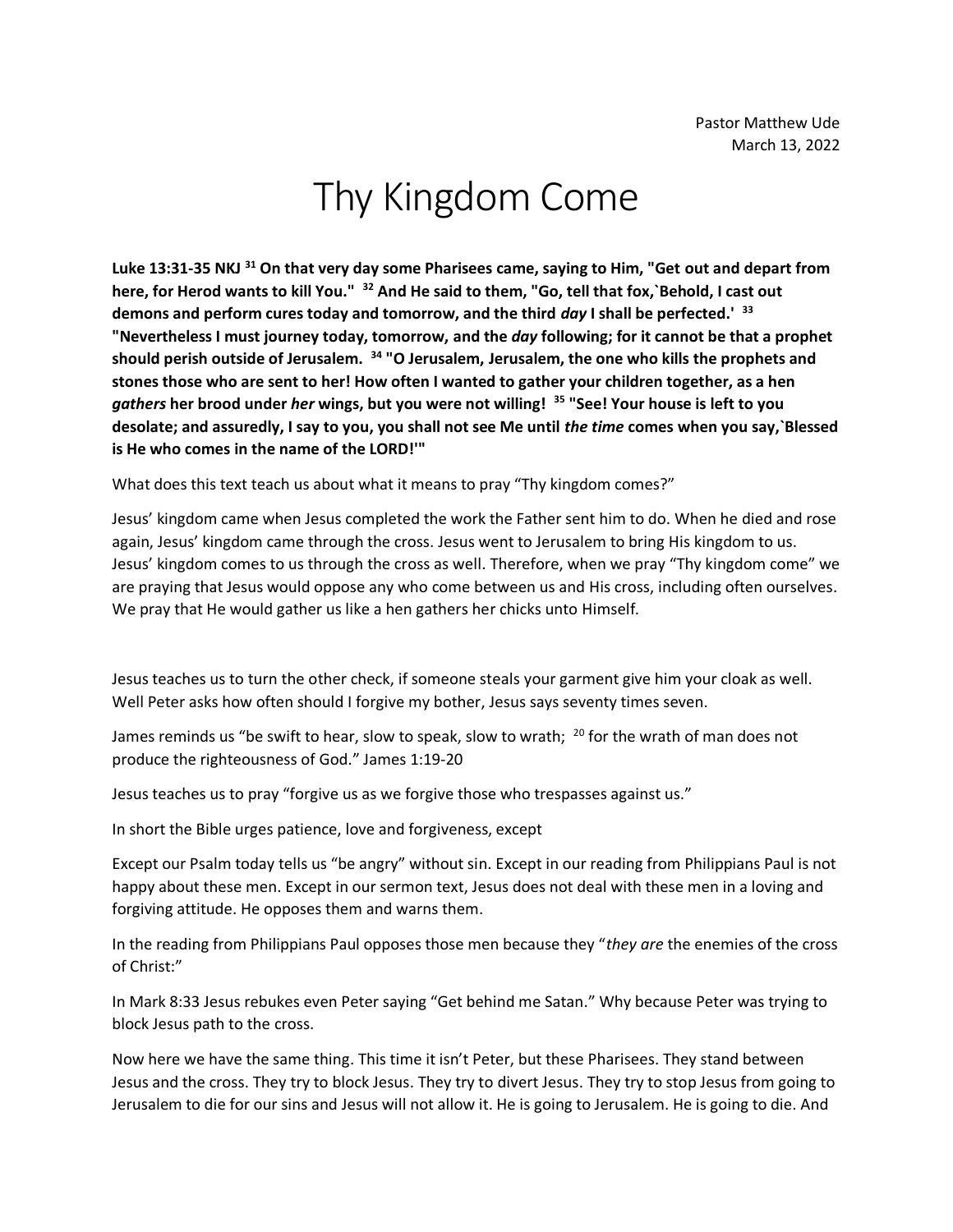neither the Pharisees, nor Peter, nor the people of Paul's day are going to stop the forgiveness that comes to us from the cross of Christ.

Every day we pray "Thy Kingdom come." Jesus' kingdom comes through the cross. Peter, the men in our text, and the men Paul is talking about Philippians oppose the cross and therefore oppose the coming of Christ's kingdom

In verses 32 and 33 Jesus mentions this three days to complete His work and then again this three day journey which will end in Jerusalem.

Jesus' words here cannot be taken literally. There is too much that happens between this incident here in Luke 13 and the entrance of Jesus into Jerusalem on Palm Sunday to be all in three literal days.

For example you have both the raising of Lazarus and the supper with Zacchaeus yet to come. If Jesus words here are three literal days, than both of those events would have to have happened on the same day. That does not seem likely.

Rather Jesus emphasizes the necessity that He will finish his work of ministry, He will continue his journey to Jerusalem and he will die and rise again in three days.

The three days is mentioned not once but twice to drive home this truth that in three days Jesus will complete the work He came to do. Not three days from the point of out text, but when He starts the work He will complete it in three days. He will die and in three days raise again. As he told them previously "destroy this temple and in three days I will rebuild it."

When we pray "Thy kingdom come" we are thanking Jesus that He was resolute in that journey but we are also praying that Jesus will bring us to His kingdom, which means bringing us to His cross.

That drawing us closer to Him often involves a lot of law, a lot of reminding us how sinful we are. Consequently, we are often like Paul kicking against Him even as He tries to draw us.

When we pray "Thy kingdom come" we are praying that the cross would come to our lives as well. That anything that keeps us from the cross of Jesus would be removed.

What is the motivation of the Pharisees? There has long been a debate in the Christian church as to why these men warn Jesus. Some think they mean well. They are honestly trying to help Jesus. Others think they want to get rid of Jesus and they are using Herod to scare Jesus away from Jerusalem. The later is more likely.

Jesus tells them to go back to Herod. This seems to implies that Jesus considers them to be on Herod's side.

When Jesus says "Jerusalem, Jerusalem . . . " It seems like He addresses these Pharisees as though they are part of the Jerusalem that kills the prophets.